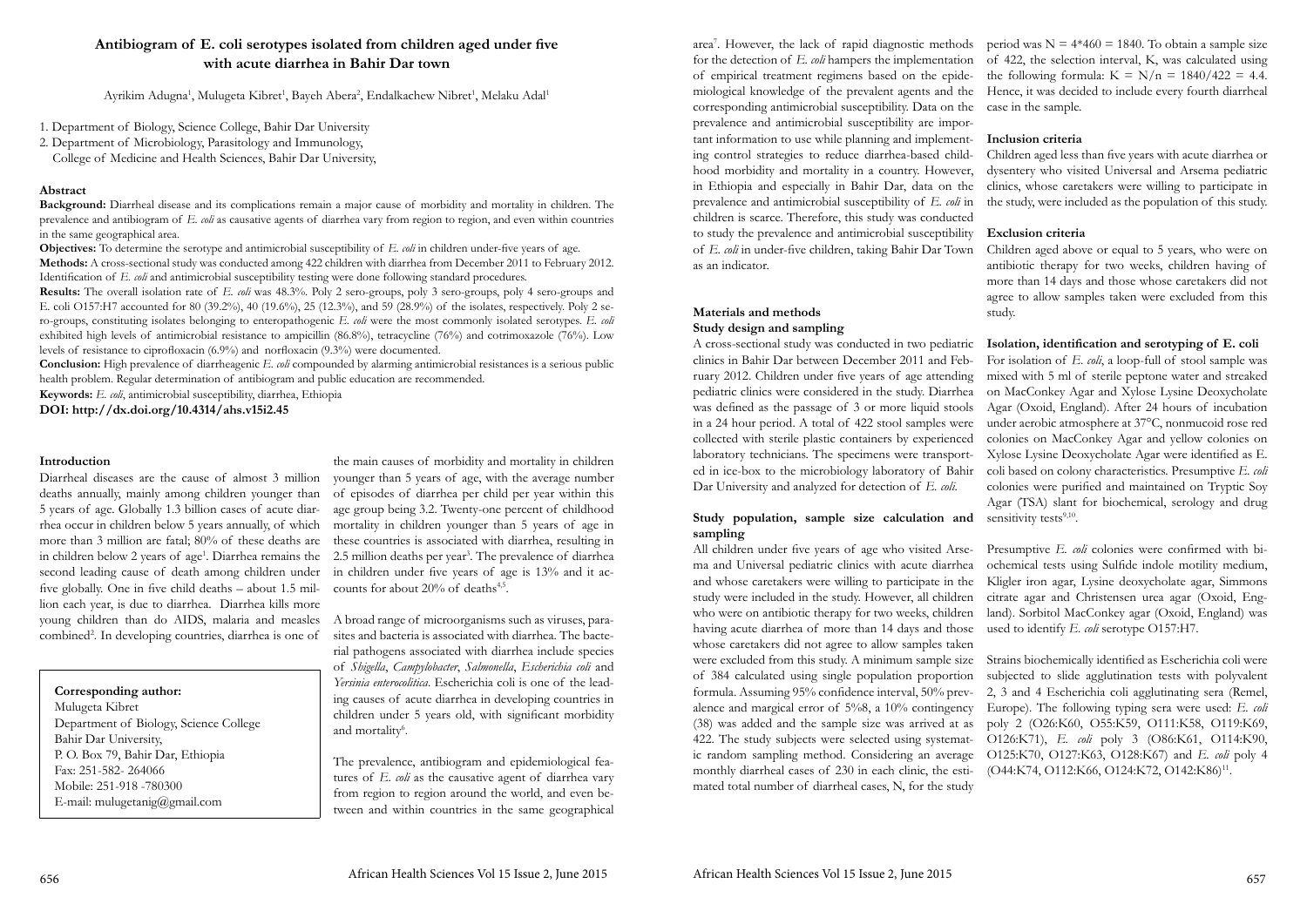# **Antimicrobial susceptibility testing**

Antimicrobial susceptibility tests were performed on Mueller-Hinton (Oxoid, UK) using disc diffusion technique<sup>12</sup>. The antimicrobials tested were: ampicillin (10) μg), amoxicillin-clavulanic acid (20/10 μg), tetracycline (30 μg), gentamycin (10 μg), chloramphenicol (30 μg), norfloxacin (10 μg), ciprofloxacin (5 μg), trimethoprim-sulfamethoxazole (1.25/23.75 μg) and ceftizoxime **Ethical consideration** (30 μg) (Oxoid, UK). Morphologically identical 4-6 bacterial colonies from overnight culture were suspended in 5ml nutrient broth and incubated for 4 hours at 37°C. Turbidity of the broth culture was equilibrated to match 0.5 McFarland standards. The surface of Mueller-Hinton agar plate was evenly inoculated with the culture using a sterile cotton swab. The antibiotic discs were applied to the surface of the inoculated agar. After 18-24 hours of incubation, the diameters of growth inhibition around the discs were measured and interpreted as sensitive, intermediate or resistant according to clinical and laboratory standards institute<sup>13</sup>. Reference strain of *E. coli* ATCC 25922 was used as quality control for antimicrobial susceptibility tests.

# **Data analysis**

Association between socio-demographic characteristics of the study subjects, clinical data, sanitation and hygiene and also breast-feeding status of the mothers were analyzed using chi-square test, and a p-value of less than 0.05 was considered statistically significant.

The study was ethically approved by the institutional ethics review board of Bahir Dar University. Written consent was obtained from parents/guardians of the children before enrolment into the study.

# **Results**

The demographic and clinical characteristics of the children enrolled in the study are shown in Table 1. The age of study subjects ranged from 0-59 months, with a mean age of 16.71 months. Males in this study constituted 239 (56.6 %) and females were 183 (43.4%), with a female to male ratio of 1:1.31.

# **Table 1. Demographic characteristics of the children/caretakers enrolled in the study, Bahir Dar town, 2012.**

giene practices of the caretakers of children are shown in Table 3. In this study, there was a statistically significant association between diarrhoea associated with *E. coli* and boiling of drinking water (p=0.04), washing hands with soap after visiting toilet  $(p=0.04)$  and before feeding the child ( $p = 0.001$ ).

| Parameters                      | Frequency   | Negative  | Positive  | P value |  |
|---------------------------------|-------------|-----------|-----------|---------|--|
|                                 | $(\%)$      | No $(\%)$ | No $(\%)$ |         |  |
| Age (in months)                 |             |           |           |         |  |
| $0 - 5$                         | 61 $(14.5)$ | 35(8.3)   | 26(6.2)   | 0.14    |  |
| $6 - 11$                        | 118(28)     | 60(14.2)  | 58 (13.7) |         |  |
| $12 - 23$                       | 141(33.4)   | 80(19)    | 61(14.5)  |         |  |
| 24-35                           | 55 $(13)$   | 25(5.9)   | 30(7.1)   |         |  |
| 36-47                           | 28(6.6)     | 13(3.1)   | 15(3.6)   |         |  |
| 48-59                           | 19(4.5)     | 5(1.2)    | 14(3.3)   |         |  |
| <b>Sex</b>                      |             |           |           |         |  |
| Female                          | 183(43.4)   | 95(22.5)  | 88 (20.9) | 0.93    |  |
| Male                            | 239(56.6)   | 123(29.1) | 116(27.5) |         |  |
| Residence of the caretaker      |             |           |           |         |  |
| Rural                           | 19(4.5)     | 9(2.1)    | 10(2.4)   | 0.70    |  |
| Urban                           | 403(95.5)   | 209(49.5) | 194 (46)  |         |  |
| Educational status of caretaker |             |           |           |         |  |
| No-formal education             | 68 (16.1)   | 36(8.5)   | 32(7.6)   | 0.79    |  |
| Primary completed               | 47(11.1)    | 21(5)     | 26(6.2)   |         |  |
| Secondary completed             | 169(40.0)   | 88 (20.9) | 81 (19.2) |         |  |
| Tertiary completed              | 138(32.7)   | 73 (17.3) | 65 (15.4) |         |  |

**\_\_\_\_\_\_\_\_\_\_\_\_\_\_\_\_\_\_\_\_\_\_\_\_\_\_\_\_\_\_\_\_\_\_\_\_\_\_\_\_\_\_\_\_\_\_\_\_\_\_\_\_\_\_\_\_\_\_\_\_\_\_\_\_\_\_\_\_\_\_\_\_\_**

Out of 422 stool samples examined, 204 (48.3%) were positive for *E. coli.* Of these isolates, 80 (39.2%) were poly 2 sero-groups (O26:K60, O55:K59, O111:K58,O119:K69,O126:K71), 40 (19.6%) were poly 3 sero-groups (O86:K61,O114: K90,O125:K7 0,O127:K63,O128:K67), 25 (12.3%) were poly 4 sero-groups (O44:K74,O112: K66,O124:K72,O142:K86) and 59 (28.9%) were *E. coli* O157:H7 serotype. Poly 2 sero-groups, constituting isolates belonging to enteropathogenic *E. coli* were the most commonly isolated (39.2%) of the serotypes (Table 2).

### **Table 2. The isolation rate of** *E. coli* **serotypes in under-five children, Bahir Dar town, 2012**

| Isolated Sero-groups/serotype                                              | Frequency | Isolation rate $(\% )$ |
|----------------------------------------------------------------------------|-----------|------------------------|
| Poly 2 Sero-groups (O26:K60,<br>O55:K59, O111:K58, O119:K69,<br>O126:K71)  | 80        | 39.2                   |
| Poly 3 Sero-groups (O86:K61,<br>O114:K90, O125:K70,<br>O127:K63, O128:K67) | 40        | 19.6                   |
| Poly 4 Sero-groups (O44:K74,<br>O112:K66, O124:K72,<br>O142:K86            | 25        | 12.3                   |
| E. coli O157:H7 Serotype<br>Total                                          | 59<br>204 | 28.9<br>48.3           |

Three hundred and fifty two (83.4%) of the caretakers reported that they wash their hands with soap, and 70 (16.6%) reported that they do not wash their hands with soap after visiting toilet. Most, 378 (89.6%) reported that they have a regular habit of hand-washing with soap before feeding their children. Sanitation and hy-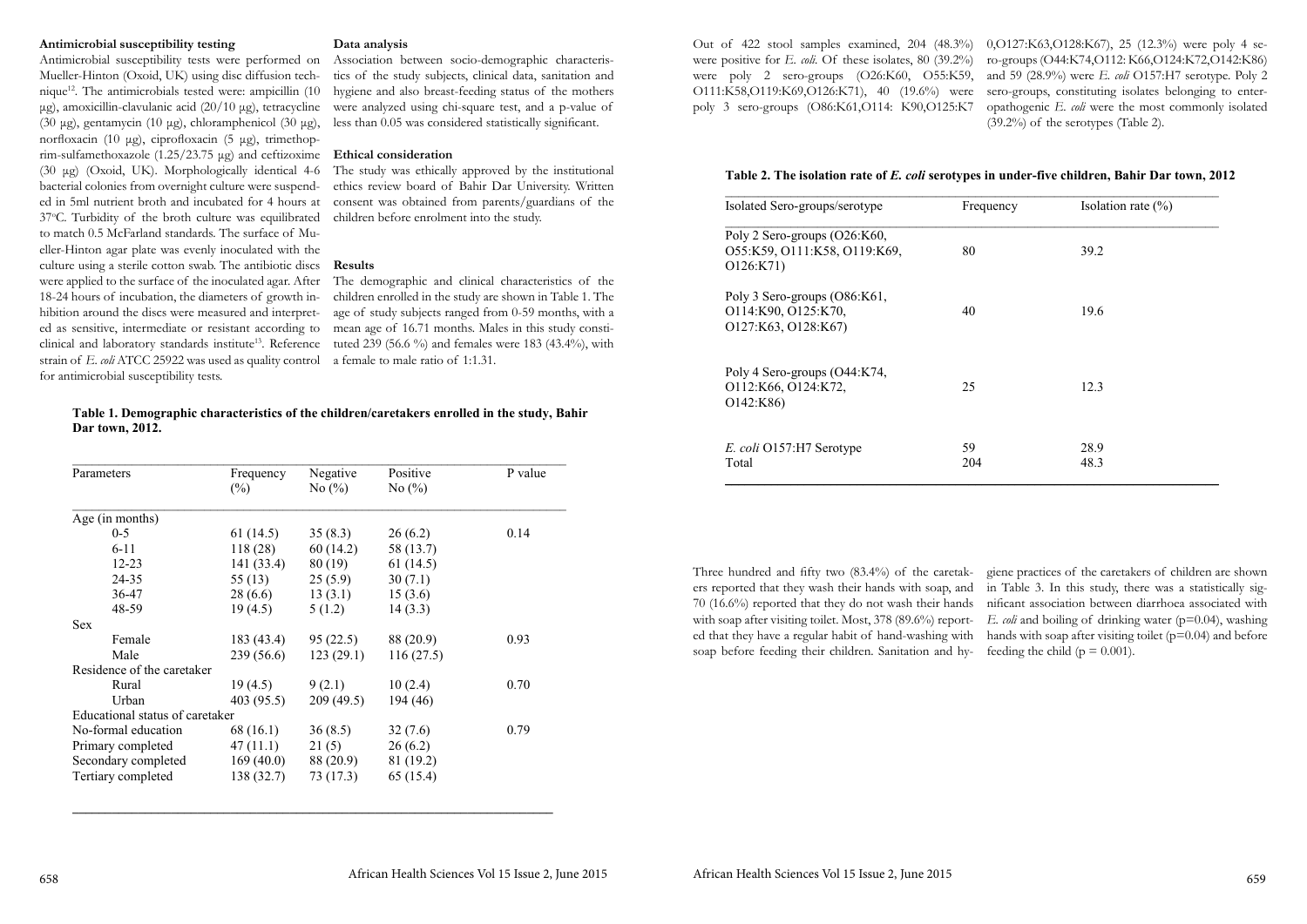The antimicrobial susceptibility profiles of *E. coli* are ole (76%) and tetracycline (76%). However, *E. coli* were shown in Table 4. High rate of antibiotic resistance susceptible to ciprofloxacin (78.4%) and norfloxacin was documented for ampicillin (86.8%), cotrimoxaz-(80.4%).

### **Table 4. Antimicrobial resistance profiles of** *E. coli* **serotypes**

| Percentage resistance for |                                              |                                |                                   |                                   |                                   |
|---------------------------|----------------------------------------------|--------------------------------|-----------------------------------|-----------------------------------|-----------------------------------|
| Antimicrobials<br>tested  | All <i>E. coli</i><br>Serotypes<br>$(n=240)$ | E. coli<br>O157:H7<br>$(n=59)$ | Poly 2<br>Sero-groups<br>$(n=80)$ | Poly 3<br>Sero-groups<br>$(n=40)$ | Poly 4<br>Sero-groups<br>$(n=25)$ |
| Ampicillin                | 86.8                                         | 89.8                           | 87.5                              | 85.0                              | 80.0                              |
| Tetracycline              | 76.0                                         | 28.2                           | 80.0                              | 75.0                              | 56.0                              |
| $SXT*$                    | 76.0                                         | 74.6                           | 76.3                              | 82.5                              | 68.0                              |
| Amoxicillin-              |                                              |                                |                                   |                                   |                                   |
| clavulanic acid           | 47.5                                         | 42.4                           | 48.8                              | 57.5                              | 40.0                              |
| Gentamycin                | 37.2                                         | 42.4                           | 30.0                              | 45.0                              | 36.0                              |
| Chloramphenicol           | 36.2                                         | 30.5                           | 36.3                              | 47.5                              | 32.0                              |
| Ceftizoxime               | 24.5                                         | 23.7                           | 22.5                              | 27.5                              | 28.0                              |
| Norfloxacin               | 9.3                                          | 10.2                           | 8.8                               | 10.0                              | 8.0                               |
| Ciprofloxacin             | 6.9                                          | 8.5                            | 6.3                               | 10.0                              | 0.0                               |

 $SXT* =$ trimethoprim-sulfamethoxazole

| Table 3. Sanitation and hygiene conditions and prevalence of <i>E.coli</i> , Bahir Dar town, 2012 |  |  |
|---------------------------------------------------------------------------------------------------|--|--|
|---------------------------------------------------------------------------------------------------|--|--|

In this study, *E. coli* was isolated in all age-groups examined, but the isolation rate was high among age category of 6-23 months with the association between age and diarrhea being curvilinear as observed elsewhere<sup>14</sup>. This could be related to the beginning of environmental exposure and increased introduction of solid foods to children whose immune system is still developing. Older children are probably more mobile and playful than younger children. They have a higher chance than children below six months to get diarrhea from hand-contamination, especially while playing in the ground, playing with their toys or other objects, and unknowingly putting their dirty fingers into their mouth. In addition, the risk of ingesting contaminated materials is high, especially in unhygienic environments. The low isolation rate of *E. coli* in children older than 23 months may be associated with the development of immunity or loss of receptors for some specific adhesion molecules<sup>15</sup>. The isolation rate of *E. coli* in the present study was lower than rates reported from Brazil<sup>16</sup> and Costa Rica<sup>17</sup>. Enteropathogenic *E. coli* (EPEC) is commonly transmitted via the fecal-oral route in a poor hygienic environment<sup>27</sup>. Results of studies carried out in areas with different health and socio-demographic characteristics showed that strains of EPEC were the major cause of diarrhea in developing countries<sup>24</sup>. Results of a study conducted in southern Iran showed that most of the cases of acute diarrhea were due to sero-groups of EPEC including O127, O86, O126, O142, O55, O119, O128, and sero-groups O127 and O86 were more frequently found<sup>22</sup>. The isolation rates of enteric pathogens reported in different studies are related to socioeconomic, health, and weather conditions. In Nigeria, stool samples were examined for the presence of enteropathogenic *E. coli* in children between the ages of 0-24 months. Of the total number of specimens examined, most of the specimens were positive to EPEC, and O26, O111, O119, O127, O128, O44, O55, O125, O126, O114 and O142 serotypes were most frequently isolated<sup>23</sup>.

|                                                   | Frequency  | Positive                | Negative   | $P$ -value |
|---------------------------------------------------|------------|-------------------------|------------|------------|
| Parameters                                        | No $(\%)$  | No $(\%)$               | No $(\%)$  |            |
| Access to a toilet                                |            |                         |            |            |
| No.                                               |            | $9(2.1)$ $3(0.7)$       | 6 (1.4)    | 0.26       |
| Yes                                               |            | $413(97.9)$ $215(50.9)$ | 198 (46.9) |            |
| Hands-washing with soap after visiting the toilet |            |                         |            |            |
| No.                                               | 70 (16.6)  | 41 (9.7)                | 29(6.9)    | 0.21       |
| Yes                                               | 352 (83.4) | 177(41.9)               | 175(41.5)  |            |
| Hand-washing with soap before feeding your child  |            |                         |            |            |
| No.                                               | 44 (10.4)  | 14(3.3)                 | 30(7.1)    | 0.005      |
| Yes                                               | 378 (89.6) | 204 (48.3)              | 174(41.2)  |            |
| Clean the child's feeding utensils                |            |                         |            |            |
| N <sub>o</sub>                                    | 33(7.8)    | 15(3.4)                 | 18(4.3)    | 0.45       |
| Yes                                               | 389 (92.2) | 203(48.1)               | 186(44.1)  |            |
| Boiling drinking water                            |            |                         |            |            |
| $\overline{N}$                                    | 380(90.0)  | 192(45.5)               | 188 (44.5) | 0.16       |
| Yes                                               | 42(10.0)   | 26(6.2)                 | 16(3.8)    |            |
| Source of drinking water                          |            |                         |            |            |
| Piped tape water                                  | 363(86.0)  | 190(45)                 | 173(41)    | 0.40       |
| Private hand dug well                             | 10(2.4)    | 7(1.7)                  | 3(0.7)     |            |
| Untreated surface water                           | 12(2.8)    | 5(1.2)                  | 7(1.7)     |            |
| <b>Bottled</b> water                              | 37(8.8)    | 16(3.8)                 | 21(5)      |            |

About 180 (88.2%) of *E. coli* isolates were resistant to Sero-groups of enteropathogenic *E. coli* (EPEC) intwo or more antibiotic agents, and only 15 (7.4 %) of isolates were sensitive to all antimicrobial agents tested. Moreover, out of the 88.2 % multi-drug resistant *E. coli* isolates, 127 (62.2%) were found to be resistant to four and more antimicrobials. The highest multiple drug resistance in *E. coli* isolates was documented against ampicillin, cotrimoxazole and tetracycline. **Discussion** cluding O127, O86, O126, O142, O55, O119, O128, and Sero-groups O127 and O86 were more frequently found22-23. The prevalence of different Sero-groups of *E. coli* in the present study is lower than the prevalence rate reported from Iran<sup>24</sup> and Nigeria<sup>25</sup>. The World Health Organization recognized 12 most commonly occurring EPEC sero-groups in children as O26, O65, O86, O111, O114, O119, O125, O126, O127, O128, O142 and O15826.

However, the prevalence rate recorded in this study was higher than reported in Tanzania<sup>18</sup>. On the other hand, In the present study the isolation rate of *E. coli* serotype the prevalence rate reported in under-five children with diarrhea in a study conducted in Egypt<sup>19</sup>, and the rate reported in a study conducted in Mozambique<sup>20</sup> concur with the observations in the present study. The similarity in these studies might be attributed to closer socio-demographic characteristics and cultural practices of the study subjects and the time when all these studies were carried out. The highest number of *E. coli* isolated in this study belonged to the poly 2 sero-group followed by poly 3 and poly 4 Sero-groups. The results of the present study are in line with the results of study conducted in South African children with diarrheagenic *E. col*<sup>21</sup>. Results of a study conducted in southern Iran and Nigeria showed that most of the cases of acute diarrhea were due to O157:H7 was 28.9 %, which is lower than the isolation rate documented by Rivas et al.<sup>28</sup> and Rivero et al.<sup>29</sup>. These differences could be due to sampling of children with different types of acute diarrhea, rather than the study being oriented towards bloody diarrhea or to children in contact with hemolytic uremic syndrome (HUS) patients. On the other hand, this study is in line with the finding reported by Perez et al.<sup>17</sup> in Costa Rica. Water used for drinking, undercooked fruits and vegetables, milk from dairy cows and foods contaminated with *E. coli* O157:H7 by cross-contamination during food preparation and by infected caretakers who do not practice good hygiene are the probable sources of *E. coli* O157:H7 in children<sup>30</sup>. The habit of hand-washing with soap after visiting toilet and before feeding the child by the caretakers was significantly associated with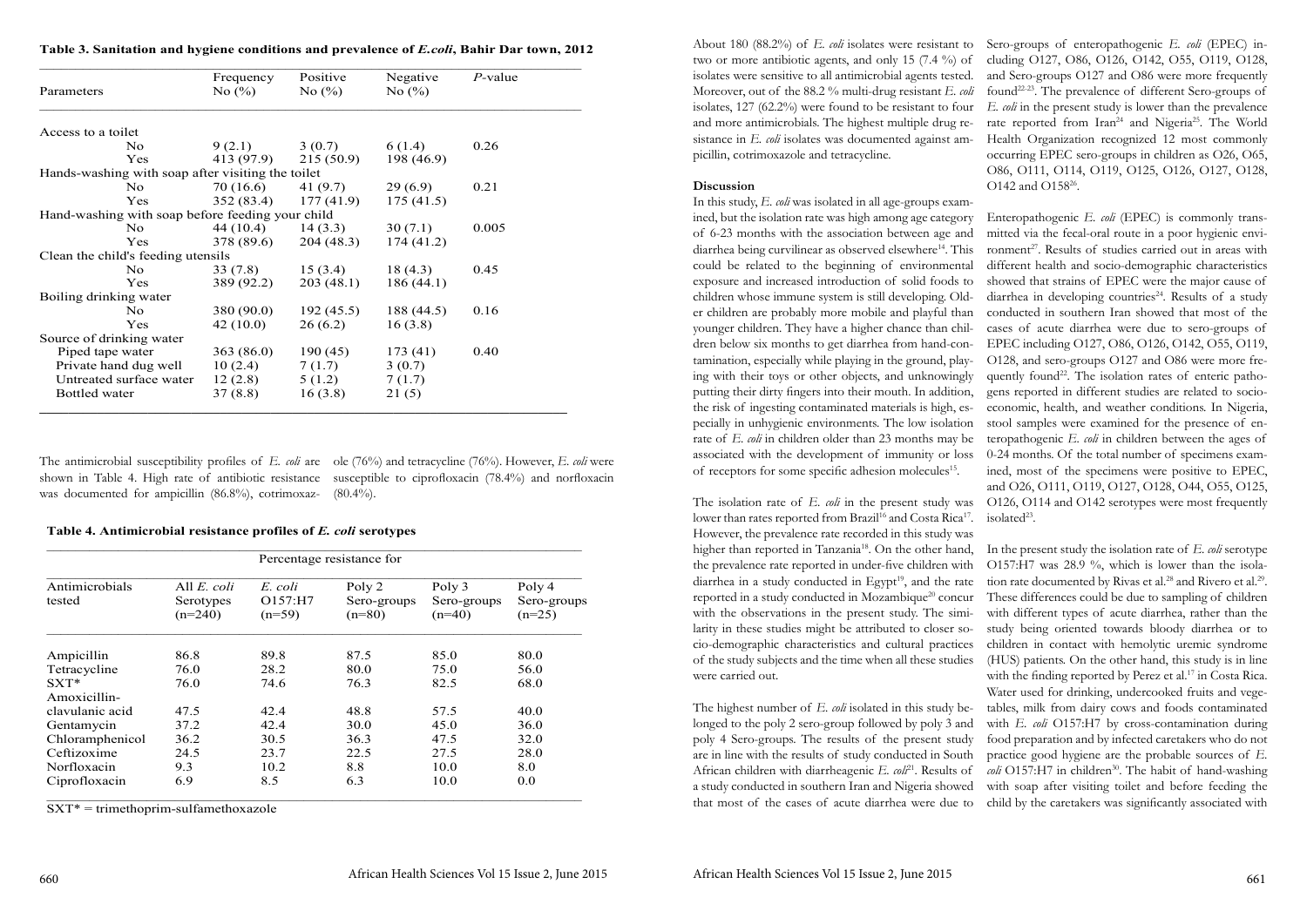the prevalence of *E. coli* in children. Children whose these agents must remain a therapeutic alternative in secaretakers do not wash hands with soap before feeding their children were 2.5 times likely to be infected with *E. coli* than those whose care takers wash their hands afterwards (95% CI:1.29-4.88 ). Similarly children whose caretakers do not have access to toilets had a 2.17 chance of infection with *E. coli* than those who have access to toilets (95% CI:0.53-8.8). Similar studies were tibiotic resistance to ampicillin, cotrimoxazole and tetreported from different countries<sup>31,32</sup>.

This study indicated that *E. coli* isolates showed high resistance rate against ampicillin, tetracycline and cotrimoxzole. This finding is in agreement with the reports from Thailand<sup>14</sup> and Kenya<sup>33</sup>. Similar patterns of antimicrobial susceptibility have been reported<sup>15,16,34</sup> in other studies. These increases in resistance may be attributed **Conflict of interest:**  to the widespread misuse of these drugs, since some of these drugs are cheap and easily available as compared to fluoroquinolones, so that people can purchase these **Funding:** This study was supported by the Bahir drugs from the open market without physician's prescription, and some of the drugs are broad-spectrum drugs that are used for a long period of time to treat bacterial diseases. It can also be explained by the indiscriminate antimicrobial usage by the healthcare workers in the region, since culture and sensitivity-testing of clinical specimens is available only in a few setups $35$ .

The results of this study revealed that *E. coli* are more susceptible to norfloxacin (80.4%) and ciprofloxacin (78.4%) than to drugs commonly used to treat diarrhea caused by *E. coli*, including ampicillin, cotrimoxazole, trimethoprim-sulfamethoxazole and tetracycline. This finding is in agreement with other findings conducted in different regions of developing countries<sup>33,35</sup>. This could mainly be due to high consumption of antibiself-medication by patients, leading to the development Incidence of bacterial enteropathogens among hospiof resistance. In underdeveloped countries, people are used to treating themselves without obtaining prescriptions from physicians<sup>35</sup>.

University President's fund (Grant No. BDU/RCS/  $Sc/03/02$ ).

We would like to thank Bahir University for the financial support, through the president's fund (Grant No. BDU/RCS/Sc/03/02). We would also like to thank the parents/guardians of the children who participated in this study, whose cooperation rendered this study possible. We acknowledge the technical support of the staff of the Bahir Dar Regional Health Research laboratory centre.

The high antimicrobial resistance among *E. coli* isolates noted in this study limits the safe and effective treatment opportunities principally for children. Under circumstances where resistance to ampicillin, cotrimoxazole and tetracycline is common, appropriate antimicrobial agents for the treatment of diarrhea caused by *E. coli* 4. Central Statistical Agency (Ethiopia) and ICF Inare limited to fluoroquinolone. Recommendations on the use of fluoroquinolones in children suggest that

lected pediatric conditions<sup>36</sup>.

# **Conclusion**

The isolation rate of *E. coli* in this study was high, which is a reflection of poor hygienic practices of the caretakers in the study area. *E. coli* exhibited high rates of anracycline. Moreover the *E. coli* had high percentage of multiple drug resistance. Norfloxacin and ciprofloxacin could be antibiotics of choice for effective treatment of *E. coli.* Determination of antibiogram before antibiotic prescription for effective treatment and public education are recommended.

otics, irrational use, incomplete course of therapy, and SC, Sahoo N, Pattnaik SK, Chhotray GP, Pal BB. 1. Samal SK, Kumar HK, Nanda PK, Nayak SR, Sekhar talized diarrhea patients from Orissa, India. *Jpn J Infect Dis.* 2008; 61: 350-355.

None to declare

# **Acknowledgements**

# **References**

2. United Nations Children's Fund /World Health Organization. Why children are still dying and what can be done? Geneva, UNCEFE/WHO. 2009.

3. Kosek M, Bern C, Guerrant RL. The global burden of diarrhoeal disease, as estimated from studies published between 1992 and 2000. Bull WHO. 2003; 81: 197-204.

ternational. Ethiopia Demographic and Health Survey. Addis Ababa, Ethiopia and Calverton, Maryland, USA.2011.

*ichia coli*. Nat Rev Microbiol. 2004; 2: 123–140.

JO. Antimicrobial sensitivity testing. Collins and Lyne's Microbiological Methods, 8th Ed. London, Arnold Publisher, 2004.

11. WHO. Basic laboratory procedure in clinical bac-

5. Federal Ministry of health of Ethiopia. Guidelines in Children in Cairo, Egypt. *Sci World J.* 2011; 11: 2613– for the prevention and control of selected epidemic diseases in Ethiopia, Addis Ababa 2010. 2619. 20. Mandomando MI, Macete EV, Ruiz J, Abacassamo

6. Podewils L, Mintz E, Nataro J, Parashar U. Acute F, Valles X, Sacarlal J, Navia MM, Vila J, Alonso PL, infectious diarrhea among children in developing countries. Sem Pediatr Infect Dis. 2004; 15: 155-168. 7. Kaper J B, Nataro, JP, Mobley HL. Pathogenic *Escher-*Gascon J. Etiology of diarrhea in children younger than 5 years of age admitted in a rural hospital of Southern Mozambique. *Am J Trop Med Hyg.* 2007; 76: 522-527.

8. Daniel WW. Biostatistics. A Foundation for Analysis in the Health Sciences.7th edition. New York: John Wiley and Sons. 1999. 21. Galane PM, Marie L R. Molecular Epidemiology of *Escherichia coli* Isolated from Young South African Children with Diarrheal Diseases. *J Health Popul Nutr.* 2001; 19:31-38.

16. Garcia G, Vania LS, Claudio GD. Occurrence and Antimicrobial Drug Susceptibility Patterns of Commensal and Diarrheagenic *Escherichia coli* in Fecal Microbiota from Children with and Without Acute Diarrhea. *J Microbiol.* 2011; 49: 46-52.

9. Cheesbourgh M. Medical laboratory manual for tropical countries. 2nd edition: England: Butterworth-Heineman LTD, 1991; 114-116. 10. Collins CH, Lyne PM, Grange JM, Falkinham III, 22. Bouzari A MR, Oloomi S, Aslani M MM,Jafari A. Phenotypic and Genotypic Characterization of Enteropathogenic *Escherichia coli* (EPEC) strains in Tehran, *Iran. Iran J Microbiol.* 2010; 2: 3-7.

17. Perez C, Oscar GGD, Maria LA. Diarrheagenic *Escherichia coli* in Children from Costa Rica. *Am J Trop Med* 

teriology. World Health Organization 2nd ed Geneva, 2003; 56-69. 12. Bauer AW, Kirby WMM, Sherris JC, Turck, M. Antibiotic susceptibility testing by standard single disc method. *Am J. Clin Pathol.* 1996; 45: 493-496. 24. Alikhani MY, Mirsalehian A, Fatollahzadeh B, Pourshafie M R, Aslani MM. Prevalence of enteropathogenic and shiga toxin-producing *Escherichia coli* among children with and without diarrhea in Iran. *J Popul Nutr.*  2007; 25: 88-93.

13. Clinical Laboratory Standards Institute. Performance standards for antimicrobial susceptibility testing; twenty-first informational supplements. M100-S21. 31 No. 1. Wayne. 2011. 25. Anyanwu BN. The etiologic agents of bacterial diarrhea in the children of the former East Central State of Nigeria. *Int J Environ Health Res.* 1997; 7: 215–231. 26. Huilan S, Zhen LG, Mathan MM, Mathew MM,

14. Wilunda C, Panza A. Factors associated with diarrhea among children less than 5 years old inThailand: a secondary analysis of Thailand multiple indicator cluster survey (2006). *J Health Res.* 2009;23: 17-22. Olarte J, Espejo R, Khin Maung U, Ghafoor MA, Khan MA, Sami Z. Etiology of acute diarrhoea among children in developing countries: a multicentre study in five countries. Bull World Health Organ. 1991;69: 549-455.

15. Nataro JP, Kaper JB. Diarrheagenic *Escherichia coli*. Clin Microbiol Rev.1998; 11:142–201. 27.Regua, A.H., Bravo,V.L.R., Leal, M.C. Epidemiological survey of the enteropathogenic *Escherichia coli* isolated from children with diarrhea. *J Trop Pediatr.* 1990; 36: 176-179.

23. Kandakai-Olukemi YT, Mawak JD, Onojo MM. Isolation of Enteropathogenic *Escherichia coli* from Children with Diarrhea Attending the National Hospital in Abuja, Nigeria. *Shiraz E Med J.* 2009; 10: 99-106.

*Hyg.* 2010; 83: 292–297. 18. Moyo SJ, Maselle SY, Matee MI, Langeland N, Mylvaganam H. Identification of diarrheagenic *Escherichia coli* isolated from infants and children in Dar es Salaam, Tanzania. BMC Infect Dis. 2007; 7: 1-7. 29. Rivero MA, Juan AP, Edgardo MR, Alberto EP. Role and clinical course of verotoxigenic *Escherichia coli*  infections in childhood acute diarrhea in Argentina. *J Med Microbiol.* 2010; 59:345–352. 30. Doyle ME, John A, Charles WK, Ronald W. Hu-

19. Behiry IK, Emad AA, Entsar AA , Rania SL. Enteropathogenic *Escherichia coli* Associated with Diarrhea man Illness Caused by *E. coli* O157:H7 from Food and Non-food Sources. Food Research Institute, UW–Madison 2006; 1-37.

28. Rivas M, Miliwebsky E, Chinen I, Deza N, Leotta GA. The epidemiology of hemolytic uremic syndrome in Argentina, Diagnosis of the etiologic agent, reservoirs and routes of transmission. Medicina. 2006; 66:27–32.